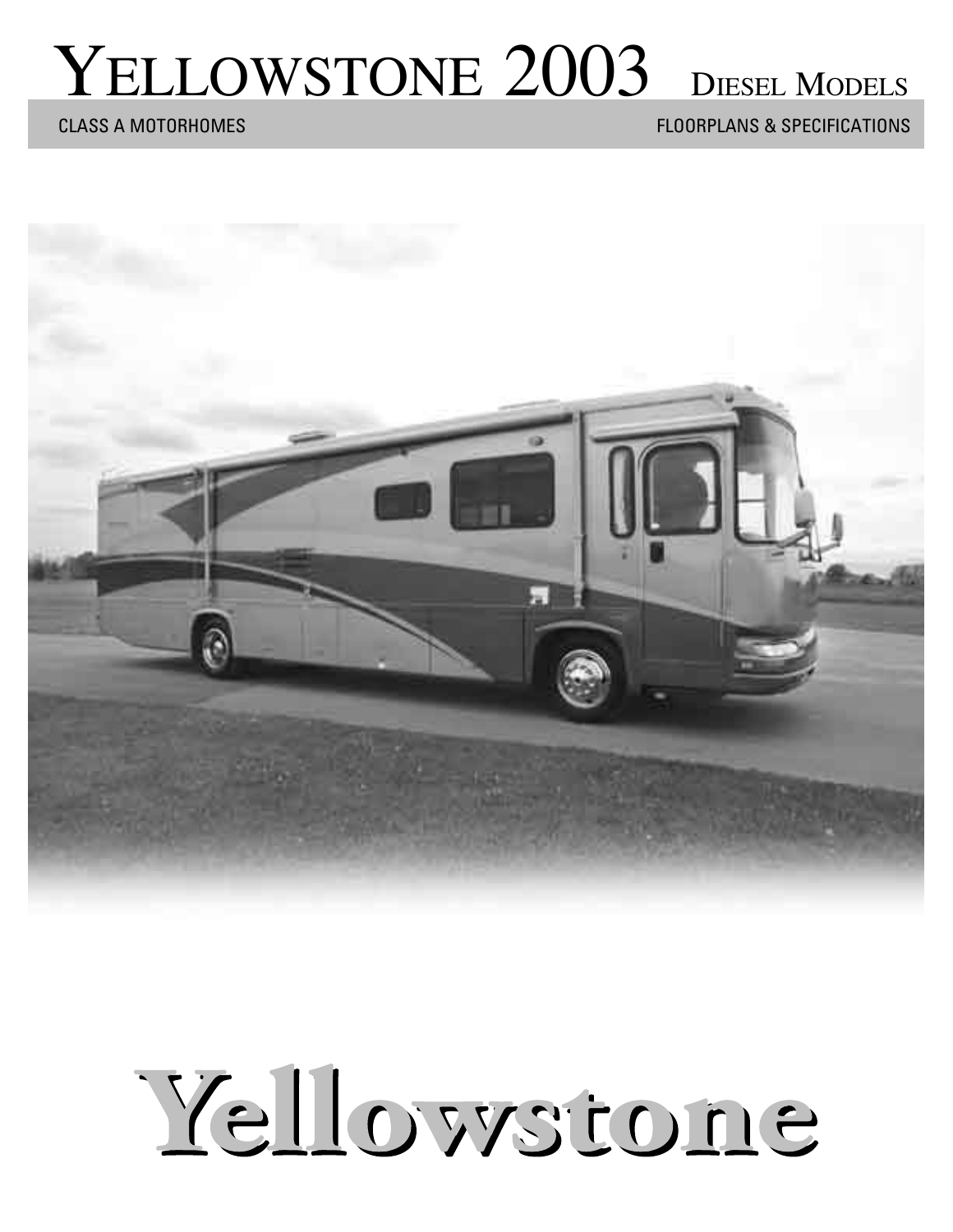### YELLOWSTONE

TREAM

31.11.17

### Silver Edition



| Engine                    | 330 CAT       |
|---------------------------|---------------|
| <b>GVWR</b>               | 27,910        |
| Wheelbase                 | 252"          |
| <b>Ext. Length</b>        | $38' - 8''$   |
| Ext. Height w/AC          | $12' - 2''$   |
| <b>Ext. Width</b>         | 101"          |
| Int. Height               | 80"           |
| Int. Width                | 97"           |
| <b>Fresh</b>              | 100 gal.      |
| Grey                      | 75 gal.       |
| <b>Black</b>              | 75 gal.       |
| <b>Water Heater w/DSI</b> | 10 gal.       |
| <b>LP Gas Tanks</b>       | 150 lbs.      |
| <b>Fuel Tank (Gal.)</b>   | 100           |
| Furnace (BTU's)           | 25.000/40.000 |

| <b>Engine</b>             | 330 CAT                          |
|---------------------------|----------------------------------|
| <b>GVWR</b>               | 31,000                           |
| Wheelbase                 | 276"                             |
| Ext. Length               | 40′-9″                           |
| Ext. Height w/AC          | $12^{\prime} - 2^{\prime\prime}$ |
| <b>Ext. Width</b>         | 101"                             |
| Int. Height               | 80"                              |
| Int. Width                | 97"                              |
| Fresh                     | 100 gal.                         |
| Grey                      | 75 gal.                          |
| <b>Black</b>              | 75 gal.                          |
| <b>Water Heater w/DSI</b> | 10 gal.                          |
| <b>LP Gas Tanks</b>       | 150 lbs.                         |
| <b>Fuel Tank (Gal.)</b>   | 150                              |
| <b>Furnace (BTU's)</b>    | 25.000/40.000                    |
|                           |                                  |

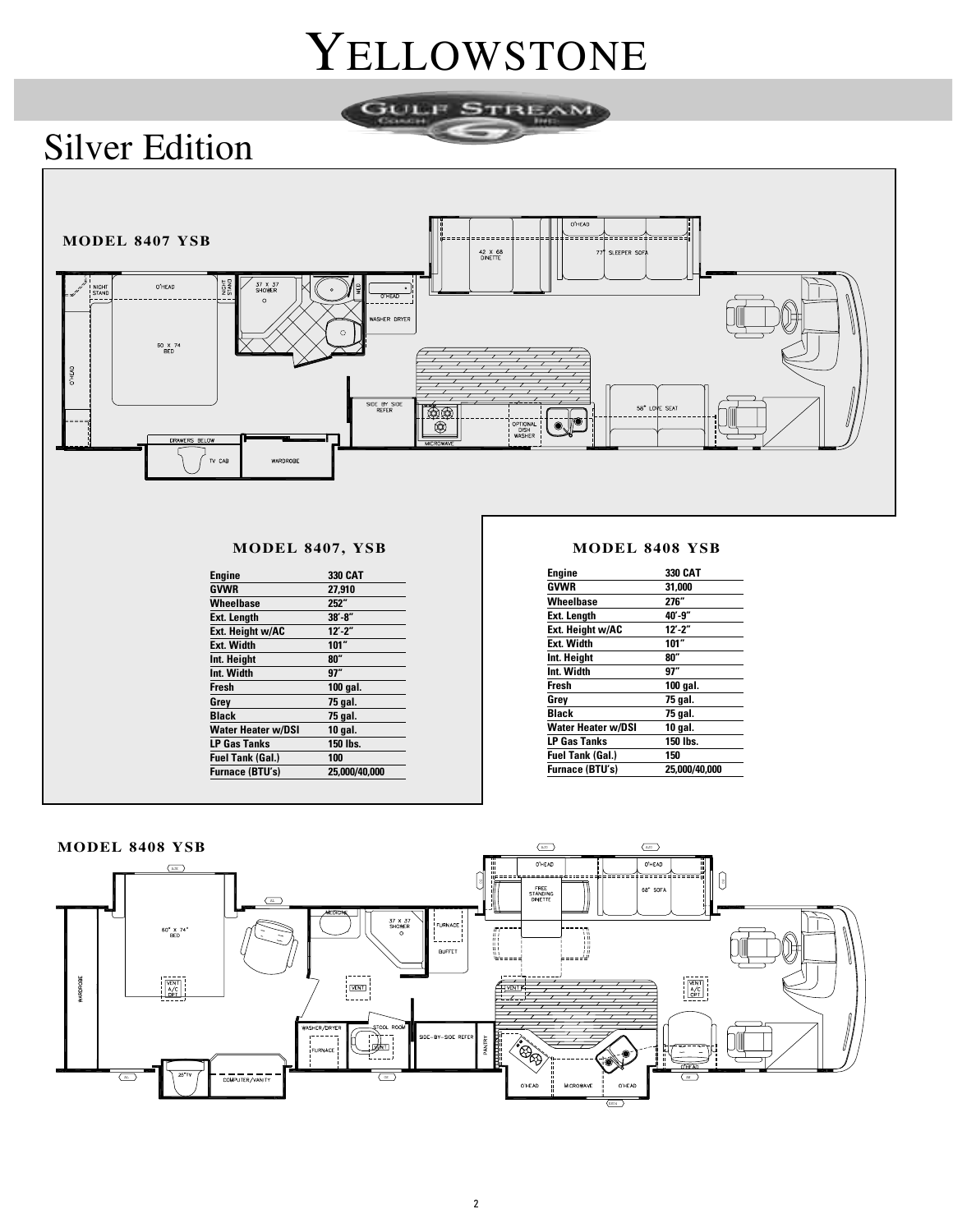### YELLOWSTONE

REAM

**STATE** 





#### **MODEL 8409 YSB**

| 330 CAT       |
|---------------|
| 27,910        |
| 252"          |
| $38' - 8''$   |
| $12' - 2''$   |
| 101"          |
| 80''          |
| 97"           |
| 100 gal.      |
| 75 gal.       |
| 75 gal.       |
| 10 gal.       |
| 150 lbs.      |
| 100           |
| 25.000/40.000 |
|               |

#### **MODEL 8355 YSD SE**

| Engine                    | 330 CAT     |
|---------------------------|-------------|
| <b>GVWR</b>               | 27,910      |
| <b>Wheelbase</b>          | 228"        |
| <b>Ext. Length</b>        | $36' - 4''$ |
| Ext. Height w/AC          | $12' - 2''$ |
| <b>Ext. Width</b>         | 101"        |
| Int. Height               | 80"         |
| Int. Width                | 97"         |
| Fresh                     | 75 gal.     |
| Grev                      | 40 gal.     |
| <b>Black</b>              | 40 gal.     |
| <b>Water Heater w/DSI</b> | 10 gal.     |
| <b>LP Gas Tanks</b>       | 115 lbs.    |
| <b>Fuel Tank (Gal.)</b>   | 100         |
| <b>Furnace (BTU's)</b>    | 40,000      |